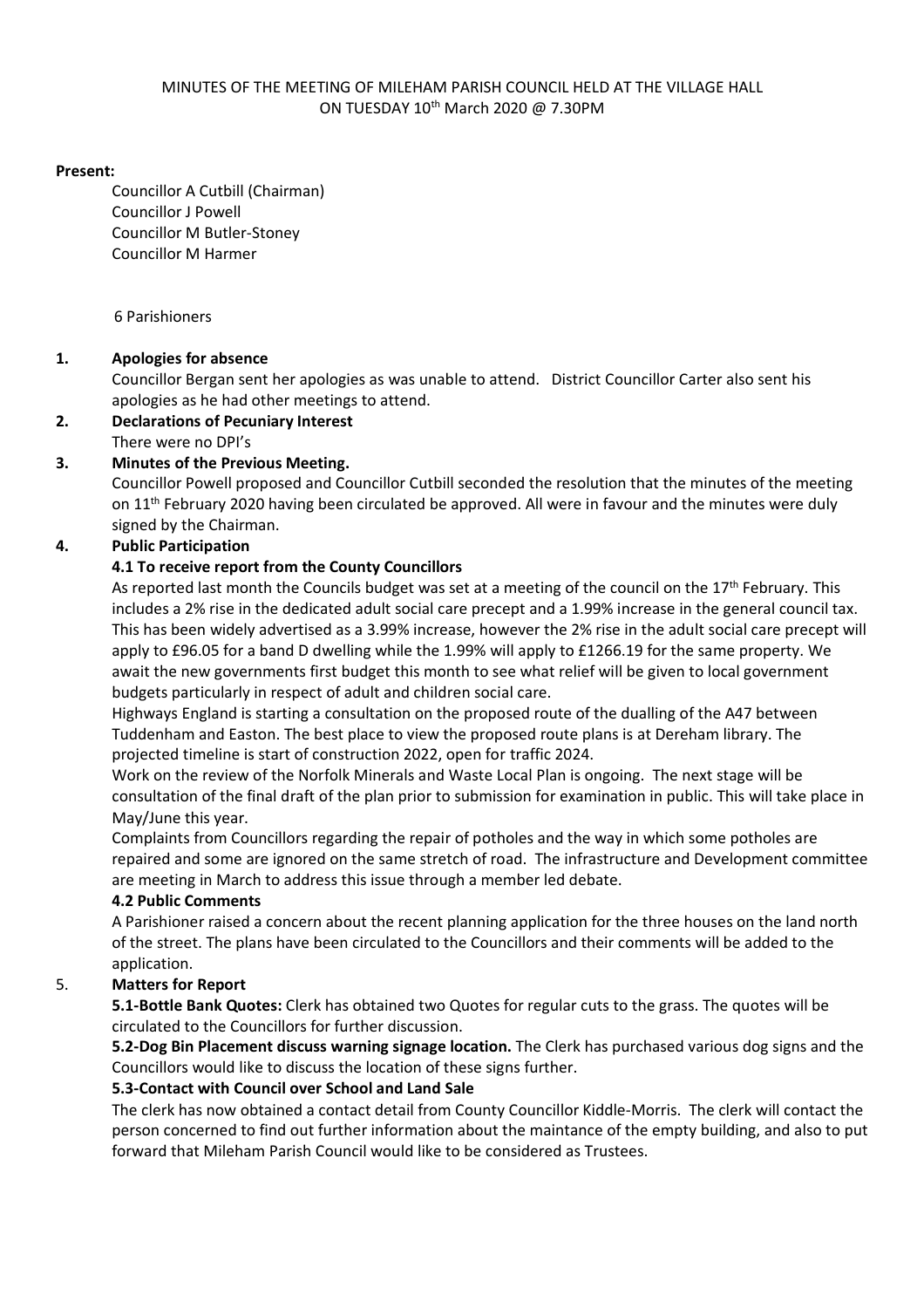**5.4-Wifi**- Councillor Powell has received comments from parishioners requesting Wi-Fi in the village hall. The Chairman of the village hall committee is looking into two options, a phone line to the village hall or the possibility of a router within the hall.

#### **6. Highways**

### **6.1 To receive a report on highways matters raised at the previous meeting.**

All previous pot holes have been checked by highways. Burghwood Drive problems were reported again 3<sup>rd</sup> Feb and back lane and they are still being investigated.

### **6.2 To note any new problems within the parish.**

The condition of the road in back lane is rapidly getting worse and this is mainly due to the building work. The builders did summit a request to planning for an extension to finalise the pathways and driveways. The Clerk will contact the developers to find out what their plans are when the site is finished i.e. the timeline for the pathways and what is theirs plans to help maintain the road surface.

#### **7 Planning**

#### **7.1 Applications**

**7.1.1-3PL/2020/0170/0-**Proposed development of three detached houses, Land north of the street. **7.1.2-3PL/2020/0038/HOU-**Firs Bungalow, side and rear extension to existing residential dwelling, loft conversion and garage-Undecided.

#### **7.2 Decisions**

**7.2.1-3PL/2020/0030/HOU-**Meadow Cottage, Single Storey Extension to North Elevation**. Approved. 7.2.2-3PL/2019/1534/HOU-**Achalay, Front kitchen extension, garage conversion, removal of chimney. **Approved.**

#### **8. Finance.**

#### **8.1 Budgets as circulated**

Councillor Powell proposed and Councillor Cutbill seconded the resolution on the circulation of the budgets. **8.2 Balances and cheques for authorisation as circulated.**

Councillor Powell proposed and Councillor Harmer seconded the resolution on the authorisation of the cheques.

#### **9. Correspondence for circulation.**

A parishioner contacted the clerk with an email regarding the position of some posts that have been erected on the plot of the potential six new houses. The parishioner believes the posts are not in the correct boundary line. The clerk has emailed the Norfolk county Council agents to confirm if they had positioned the posts.

#### 1**0 Matters for next meeting (not for discussion)**

Cutting grass to be agreed.

To Confirm that the next meeting of Mileham Parish Council is to be held on TUESDAY 14th April 2020 at 7.30pm at Mileham Village Hall

2100 Meeting Closed